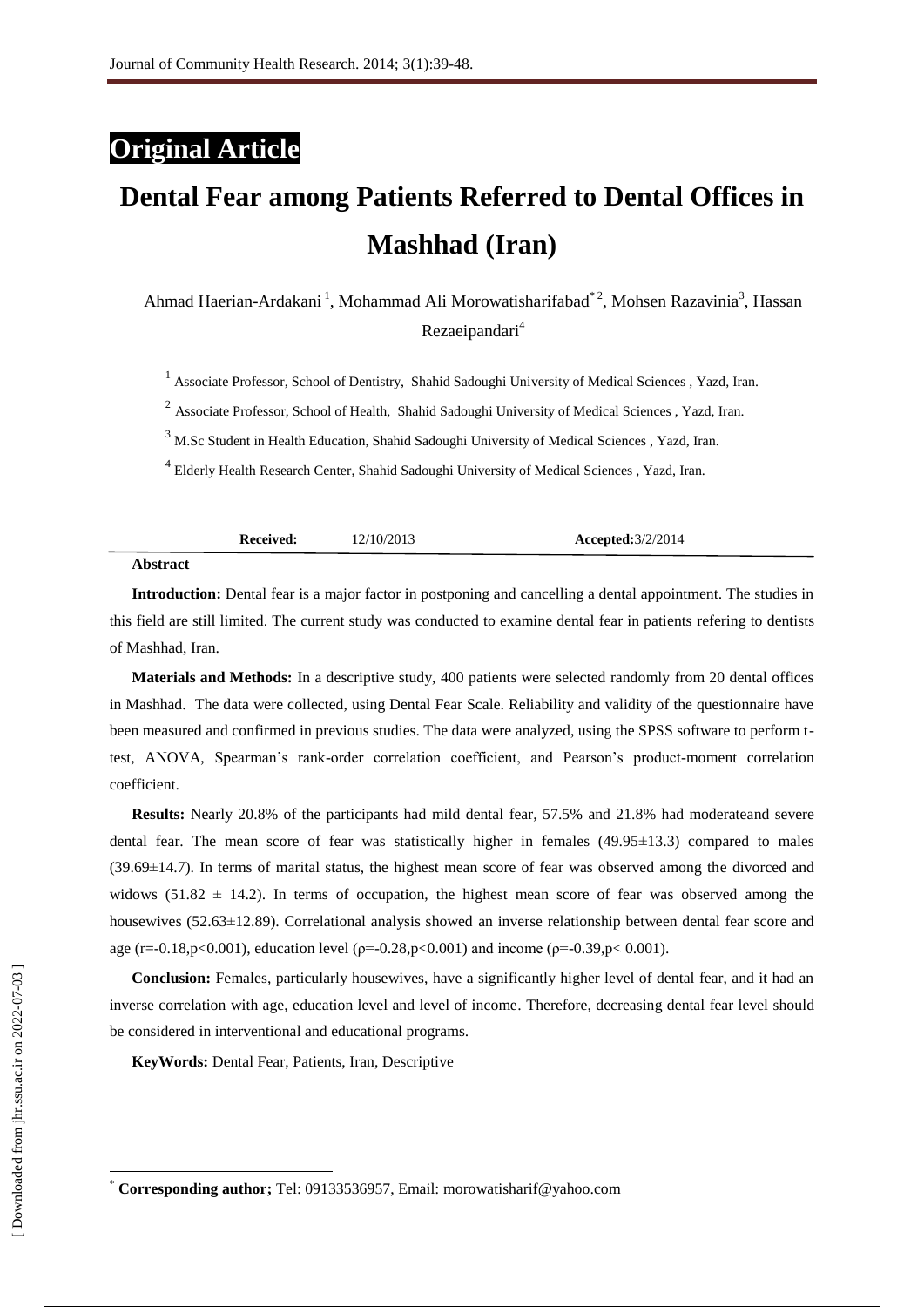#### **Introduction**

Dental fear is a response to a threat that has been known and is an avoidance response to being exposed to a fearful situation a situation, in which the patient knows what he or she is afraid of  $^{[1]}$ . Almost 40% of people in western countries are afraid of it severely. [2]

Dental fear is a major factor in postponing and cancelling a dental appointment. [3] Dental fear is one of the multidimensional emotions related to situational, social, and psychological factors. [4-7] Schuurs et al.

found that fearful dental patients had low self-esteem and were sensitive to their dental appearance. [8] The cause of dental fear has been discussed in various aspects. Most of the patients tend to associate dental fears with painful experience in childhood and negative staff behavior. <sup>[9-12]</sup> Different levels of dental fear among various societies may be due to many factors; for example cultural and methodological variables in those societies.<sup>[13]</sup> One of the most important advantages of measring fear in patients is that the dentist realizes the fearful situations for the patient prior to the treatments, removes them as much as possible, or prevents the patient from facing the same situation<sup>[14]</sup>.

Facing the fear of patients during dental treatment is one of initial worries in dental fear, becausesometimes it prevents the patients from visiting a dentist for having dental treatment. [15-16]

Dental fear has been considered seriously in recent years among researchers due to negative effects they have on the patient, the dentist, and the society. Several studies confirm that dental fear is very widespread among people. [17]

In a study by Alizadeh and Tabrizizadeh, which was conducted in Yazd Dental School in 2003 on 231 patients, it was shown that 58% of the participants had mild to moderate fear, 36.8% of participants had moderate to severe fear level, and 5.2% had a very severe dental fear level. The study showed that the relationship between prevalence of fear on the basis of sex and already unpleasant experiences was significant and the level of fear was higher among females compared to males. Avarage fear intensity in diverse age groups did not show any statistically significant difference.

A significant relationship was observed between the number of visits to a dentist and dental fear. [18] A study, which assessed avarage fear intension among young females in Saudi Arabia, showed that 21.8% had mild fear, 53% had moderate fear, and 25% had severe fear.<sup>[19]</sup>

In a study, titled "The Dental Fear among the Visitors of Primary Health Care Centers in Saudi Arabia", it was shown that 13% of males and 22% of females were fearful of dental procedures. The study showed that the dental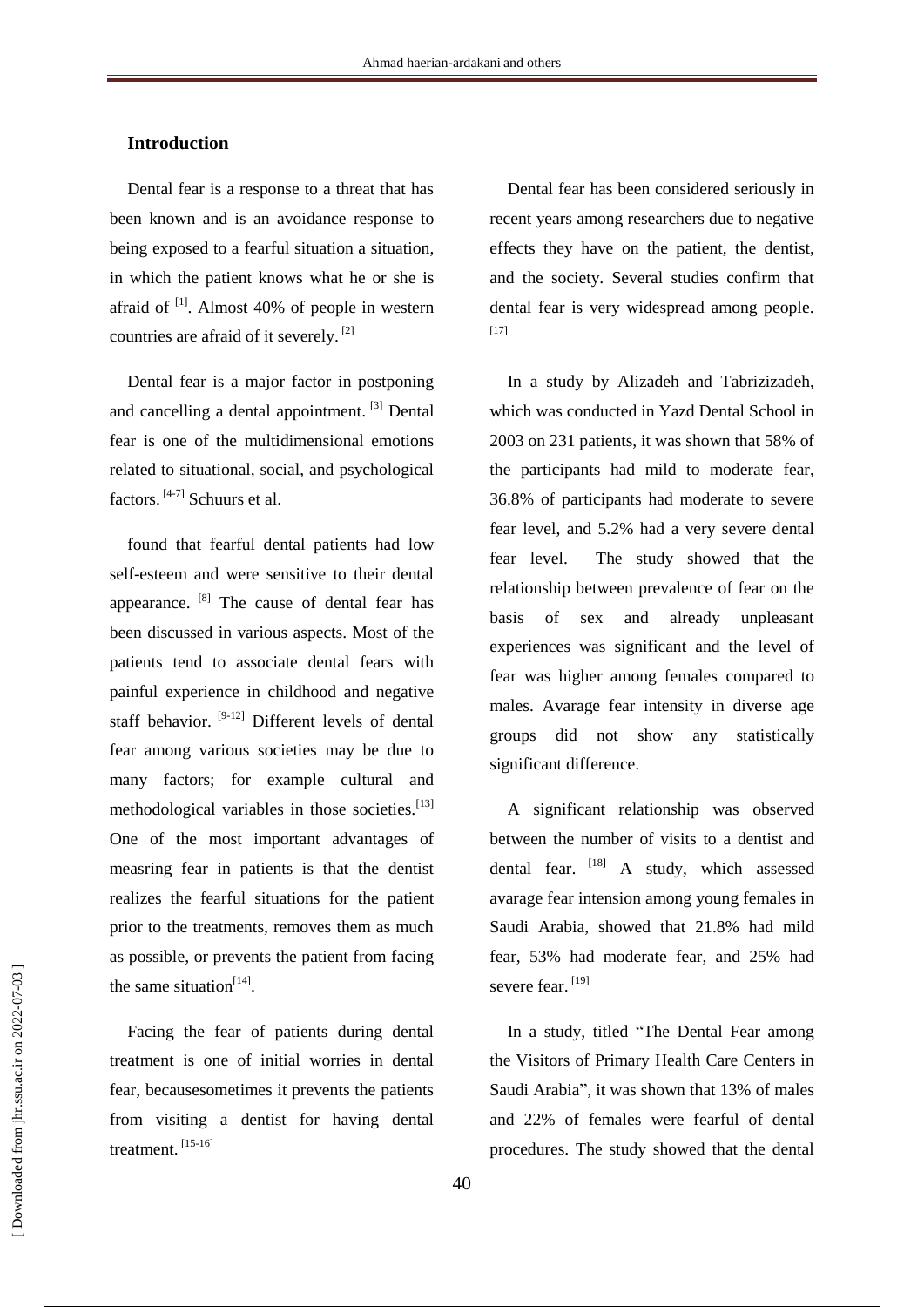fear increased as the education level of participants increased so that the dental fear among illiterate people was 28% while it was 47% among individuals with university education. The dentist's appearance was found to be a factor. Nearly 35% of the study participants had a severe dental fear level. According to the study, age had an inverse significant correlation with dental fear. [20] The studies in this field are still limited and most of them have been conducted in the western countries, in which cultural and methodological differences limit the generalizability of the results. [21] The current study was conducted to examine dental fear among a sample of patients in Mashhad, Iran. The purpose of the study was to document information that could be used in planning educational programs designed at lowering the prevalence of dental fear.

#### **Materials and Methods**

This study was descriptive in nature and on the basis of the following parameters: confidence interval  $= 95\%$ , the half width of the desired interval  $= 0.05$ , and the estimate of expected proportion with the variable of interest in the population =  $0.473^{[22]}$  the sample size of 400 was deemed sufficient. The participants, who were at least seven years old, were recruited from the patients visiting private dental clinics in Mashhad. First, 20 dental offices were randomly selected from a list of 577 dental clinics. Secondly, 20 patients in each dental clinic were randomly selected.

With the dentists' permission, face-to-face interviews with the selected patients were conducted to collect the data. All interviews were done by the third author of this paper. The Persian version of Dental Fear Scale (DFS) was used for the purpose of data collection. The psychometric properties of the DFS have been documented. [17,23]

The DFS includes 20 questions and a 5 point scaling, ranging from 1 to 5, is used to answer each question. The questions are divided in two parts. Part 1 included 7 questions regarding dental fear signs and part 2 included 19 questions about dental fearful situations and a single item for overall fear estimation of the subject. The total score may range from 20 to 100. The total score of lower than 34 is considered as mild fear, the score between 34 to 58 indicates moderate fear, and the score above 58 represents severe fear. The data were analyzed, using the SPSS software to perform t-test, ANOVA, [Spearman's rank](http://irthoughts.wordpress.com/2008/08/28/spearman-and-pearson-correlation-coefficients/)[order correlation coefficient, and Pearson's](http://irthoughts.wordpress.com/2008/08/28/spearman-and-pearson-correlation-coefficients/)  [product-moment correlation coefficient.](http://irthoughts.wordpress.com/2008/08/28/spearman-and-pearson-correlation-coefficients/)

#### **Results**

The mean age of the participants was 30.23**±**10.12 and 38.3% were in age group of 20 to 29 years. With respect to gender, the majority of the participants (60%) were female. Most of participants were housewives (34%). The highest education level was high school diploma (33%). The number of dental visits during the previous year was as follows,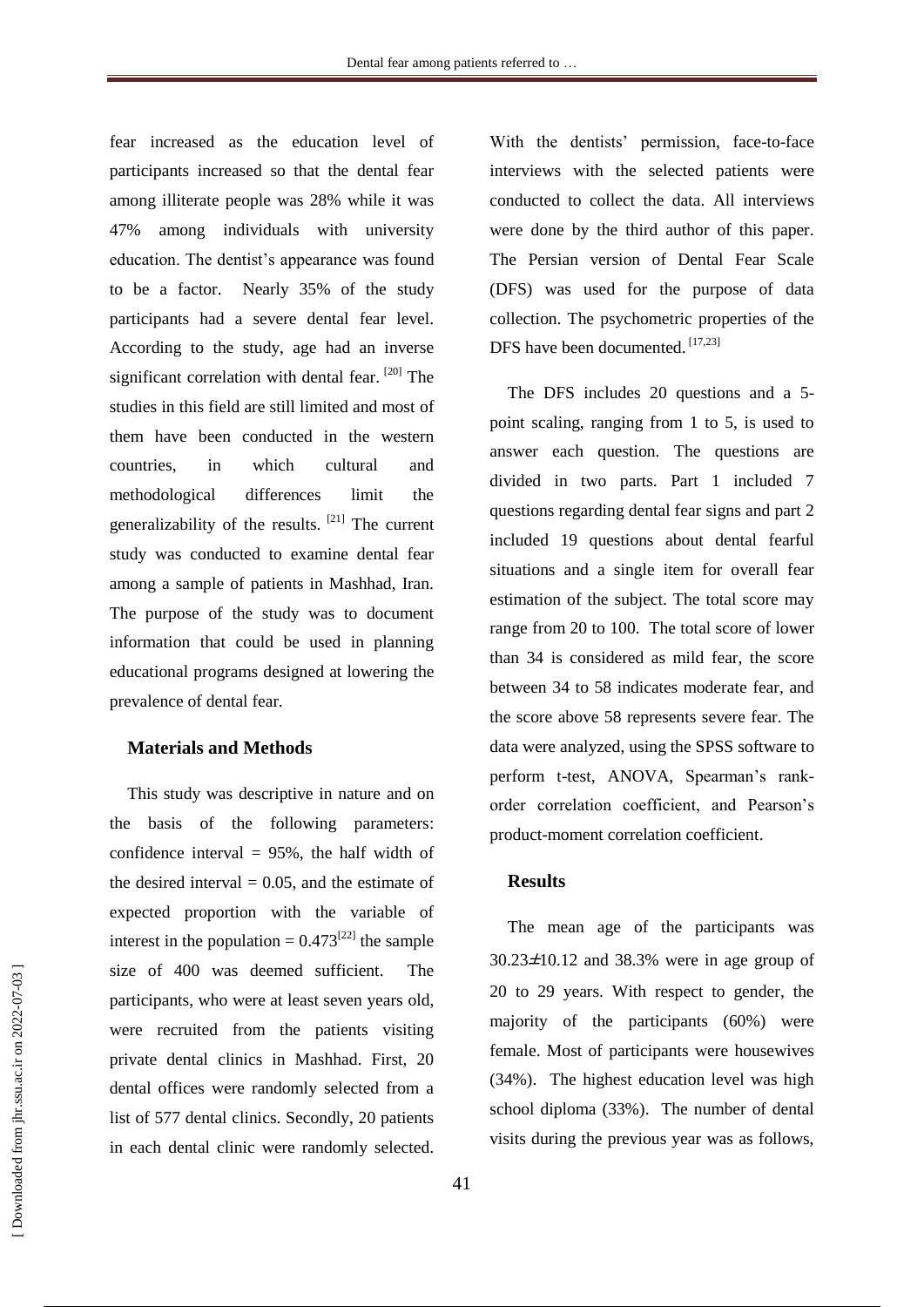50.3% had visited the dentist once, 17% twice, and 32.8% three times or more. Nearly 20.8% had mild dental fear, 57.5% had moderate dental fear, and 21.8% had severe dental fear. The most frequent reported signs of fear were faster heart beat and increasing breath rate and

.

most important fearful situations were reported as hearing the drill and feeling the vibrations of the drill. Frequency distribution of participants' answers to dental fear scale questions are shown in Tables 1 and 2

| <b>Questions</b>                                                                             |                | <b>Never</b> |                | once or twice |                | a few times |                | Often | nearly every<br>time |                | <b>Item score</b><br>mean |
|----------------------------------------------------------------------------------------------|----------------|--------------|----------------|---------------|----------------|-------------|----------------|-------|----------------------|----------------|---------------------------|
|                                                                                              | $\overline{N}$ | $\%$         | $\overline{N}$ | $\%$          | $\overline{N}$ | $\%$        | $\overline{N}$ | $\%$  | ${\bf N}$            | %              |                           |
| Has fear of dental work<br>ever caused you to put off<br>making an appointment?              | 264            | 66           | 73             | 18.3          | 40             | 10          | 15             | 3.8   | 8                    | $\mathbf{2}$   | 1.58                      |
| Has fear of dental work<br>ever caused you to cancel or<br>not appear for an<br>appointment? | 299            | 74.8         | 62             | 15.5          | 26             | 6.5         | 11             | 2.8   | $\boldsymbol{2}$     | 0.5            | 1.39                      |
| When having dental work<br>done My muscles become<br>tense                                   | 145            | 36.3         | 123            | 30.8          | 78             | 19.5        | 38             | 9.5   | 16                   | $\overline{4}$ | 2.14                      |
| When having dental work<br>done My breathing rate<br><b>increases</b>                        | 124            | 31           | 134            | 33.5          | 86             | 21.5        | 33             | 8.3   | 23                   | 5.8            | 2.24                      |
| When having dental work<br>done I perspire                                                   | 161            | 40.3         | 107            | 26.8          | 64             | 16          | 42             | 10.5  | 26                   | 6.5            | 2.16                      |
| When having dental work<br>done I feel nauseated and<br>sick to my stomach                   | 273            | 68.3         | 74             | 18.5          | 31             | 7.8         | 13             | 3.3   | 9                    | 2.3            | 1.53                      |
| When having dental work<br>done my heart beats faster                                        | 121            | 30.3         | 128            | 32            | 71             | 71          | 62             | 62    | 18                   | 18             | 2.32                      |

**Table 1**: Frequency distribution of participants' responses to Dental Fear Scale questions– part I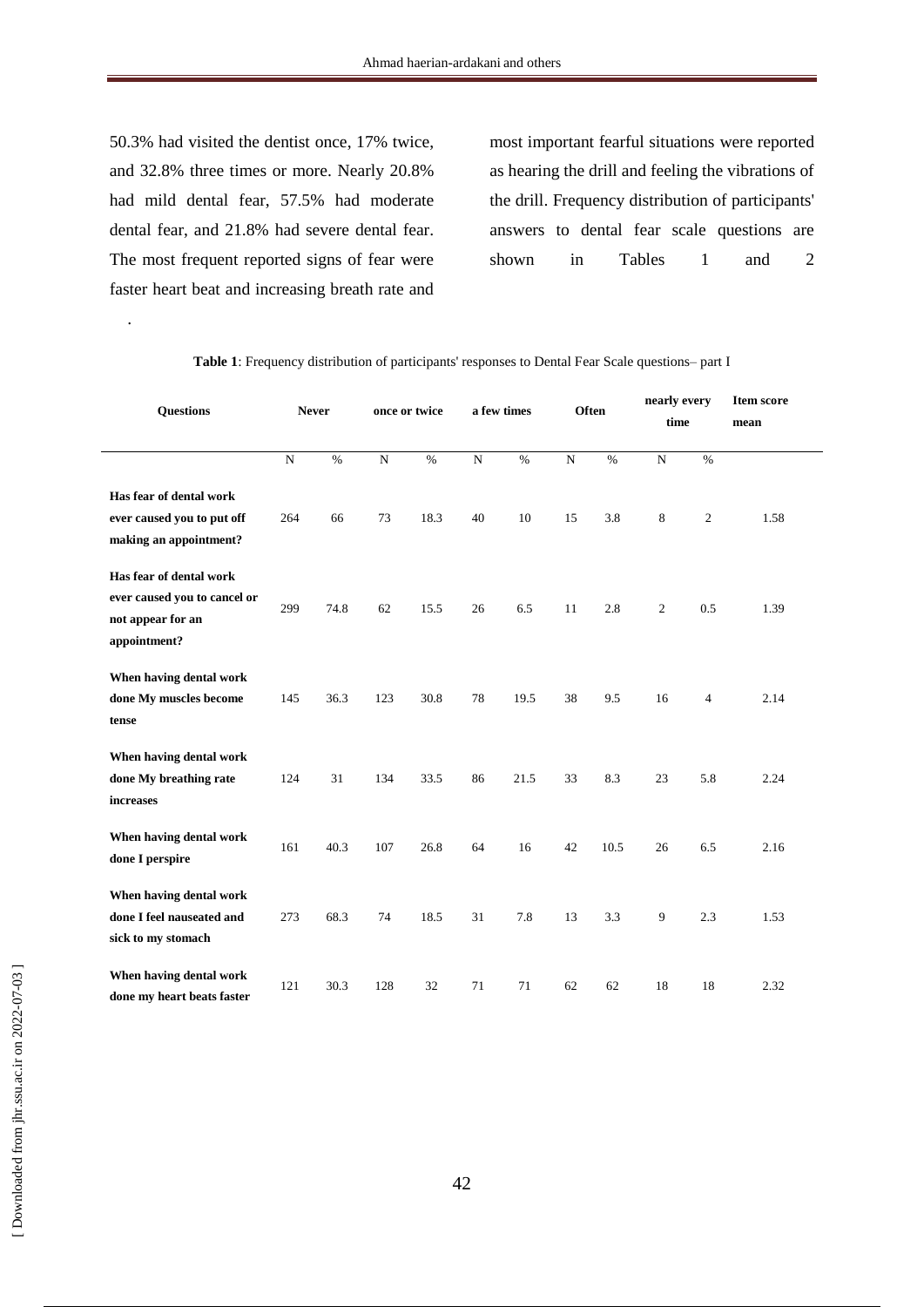| much<br>How<br>do you fear                                                         | none at all |                 | little    |      | some-what   |        | much            |      | very much        |                  | Item score<br>mean |
|------------------------------------------------------------------------------------|-------------|-----------------|-----------|------|-------------|--------|-----------------|------|------------------|------------------|--------------------|
| feel in below<br>situations?                                                       | ${\bf N}$   | $\%$            | ${\bf N}$ | $\%$ | $\mathbf N$ | $\%$   | $\mathbf N$     | $\%$ | N                | $\%$             |                    |
| <b>Making</b><br>an<br>appointment<br>for dentistry                                | 216         | $\overline{54}$ | 123       | 30.8 | 42          | 10.5   | $\overline{18}$ | 4.5  | $\mathbf{1}$     | $\overline{3}$   | 1.66               |
| <b>Approaching</b><br>the dentist's<br>office                                      | 180         | 45              | 149       | 37.3 | 54          | 13.5   | 17              | 4.3  | $\boldsymbol{0}$ | $\boldsymbol{0}$ | 1.77               |
| Sitting in the<br>waiting room                                                     | 145         | 36.3            | 129       | 23.3 | 77          | 19.3   | 45              | 11.3 | $\overline{4}$   | $\mathbf{1}$     | 2.09               |
| Being seated<br>in the dental<br>chair                                             | 124         | 31              | 126       | 31.5 | 78          | 19.5   | 59              | 14.8 | 13               | 3.3              | 2.28               |
| The smell of<br>the dentist's<br>office                                            | 120         | 30              | 124       | 31   | 83          | 20.8   | 50              | 12.5 | 23               | 5.8              | 2.33               |
| <b>Seeing</b><br>the<br>dentist walk<br>in                                         | 163         | 4.8             | 119       | 29.8 | 73          | 18.3   | 33              | 8.3  | 12               | 3                | 2.03               |
| <b>Seeing</b><br>the<br>anesthetic<br>needle                                       | 74          | 18.5            | 104       | 26   | 97          | 24.3   | 74              | 18.5 | 51               | 12.8             | 2.81               |
| Feeling<br>the<br>needle<br>injected                                               | 62          | 15.5            | 106       | 26.5 | 99          | 24.8   | 86              | 21.5 | 47               | 11.8             | 2.88               |
| <b>Seeing</b><br>the<br>drill                                                      | 45          | 11.3            | 95        | 23.8 | 96          | $24\,$ | 111             | 27.8 | 53               | 13.3             | 3.08               |
| <b>Hearing</b><br>the<br>drill                                                     | 46          | 11.5            | 95        | 23.8 | 89          | 22.3   | 105             | 26.3 | 65               | 16.3             | 3.12               |
| Feeling<br>the<br>vibrations of<br>the drill                                       | 49          | 12.3            | 93        | 23.3 | 91          | 22.8   | 100             | 25   | 67               | 16.8             | 3.11               |
| Having your<br>teeth cleaned                                                       | 74          | 18.5            | 127       | 31.8 | 72          | 18     | 77              | 19.3 | 50               | 12.5             | 2.76               |
| All<br>things<br>considered,<br>how fearful<br>are you of<br>having<br>dental work | 78          | 19.5            | 140       | 35   | $88\,$      | $22\,$ | 58              | 14.5 | 36               | $\overline{9}$   | 2.59               |

| Table 2: Frequency distribution of participants' responses to Dental Fear Scale questions-Part II |  |  |
|---------------------------------------------------------------------------------------------------|--|--|
|---------------------------------------------------------------------------------------------------|--|--|

There was a statistically significant higher level of dental fear among females compared to males. Differences on the basis of marital status and job were also statistically significant. Results are summarized in Table 3.

**done?**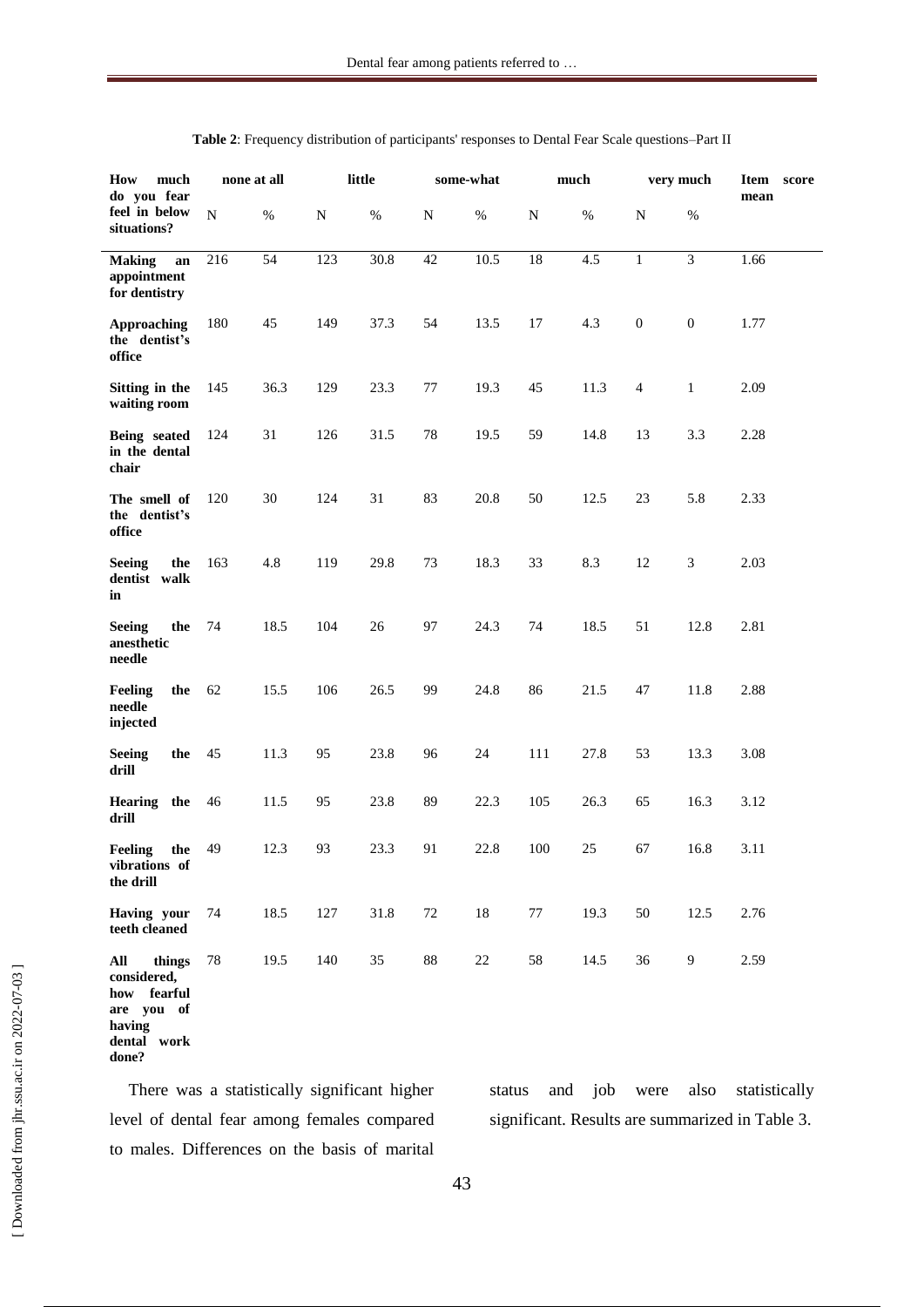| variable              | Mean  | SD    | p-value   | Tukey post hoc test                       |
|-----------------------|-------|-------|-----------|-------------------------------------------|
| <b>Sex</b>            |       |       |           |                                           |
| Male                  | 39.69 | 14.7  | p < 0.001 |                                           |
| Female                | 49.95 | 13.3  |           |                                           |
| <b>Marital</b> status |       |       |           |                                           |
| <b>Single</b>         | 46.49 | 14.08 |           |                                           |
| <b>Married</b>        | 44.27 | 15.3  | p < 0.001 | Divorced<br>widow<br>and<br>$\rightarrow$ |
| Divorced and widow    | 51.82 | 14.2  |           | single, married                           |
| Job                   |       |       |           |                                           |
| Housewife             | 52.63 | 12.89 |           |                                           |
| Farmer and worker     | 38.12 | 11.47 |           | Housewife<br>Retired,<br>$\geq$           |
| <b>Retired</b>        | 43.47 | 14.94 | p < 0.001 | Student,<br>Unemployed,<br>Farmer, worker |
| <b>Student</b>        | 38.89 | 13.54 |           |                                           |
| Unemployed.           | 43.4  | 12.56 |           |                                           |

**Table 3**: Distribution of Means and standard deviations of dental fear score by selected demographic characteristics

**Dental Fear**

The Pearson's correlation showed a statistically significant inverse correlation between dental fear score and  $age(r = -0.18, p)$  $< .001$ ).

The inverse correlation with the number of visiting a dentist was not statistically significant ( $r = -0.08$ ,  $p = .096$ ). Moreover, according to Spearman's correlation coefficient, dental fear score had a statistically significant inverse correlation with education level ( $\rho = -0.28$ ,  $p < .001$ ) and income level ( $\rho$  $= -0.39$ ,  $p < .001$ ).

#### **Discussion**

In the present study, which is aimed to measure the amount of dental fear among patients visiting a dentist, 20.8% had a mild dental fear, 57.5% had a moderate dental fear, and 21.8% had a severe dental fear. The assessment of dental fear among young females in Saudi Arabia showed that 21.8% had a mild dental fear, 53% had a moderate dental fear, and 25% had a severe dental fear, [19] which showed that the level of dental fear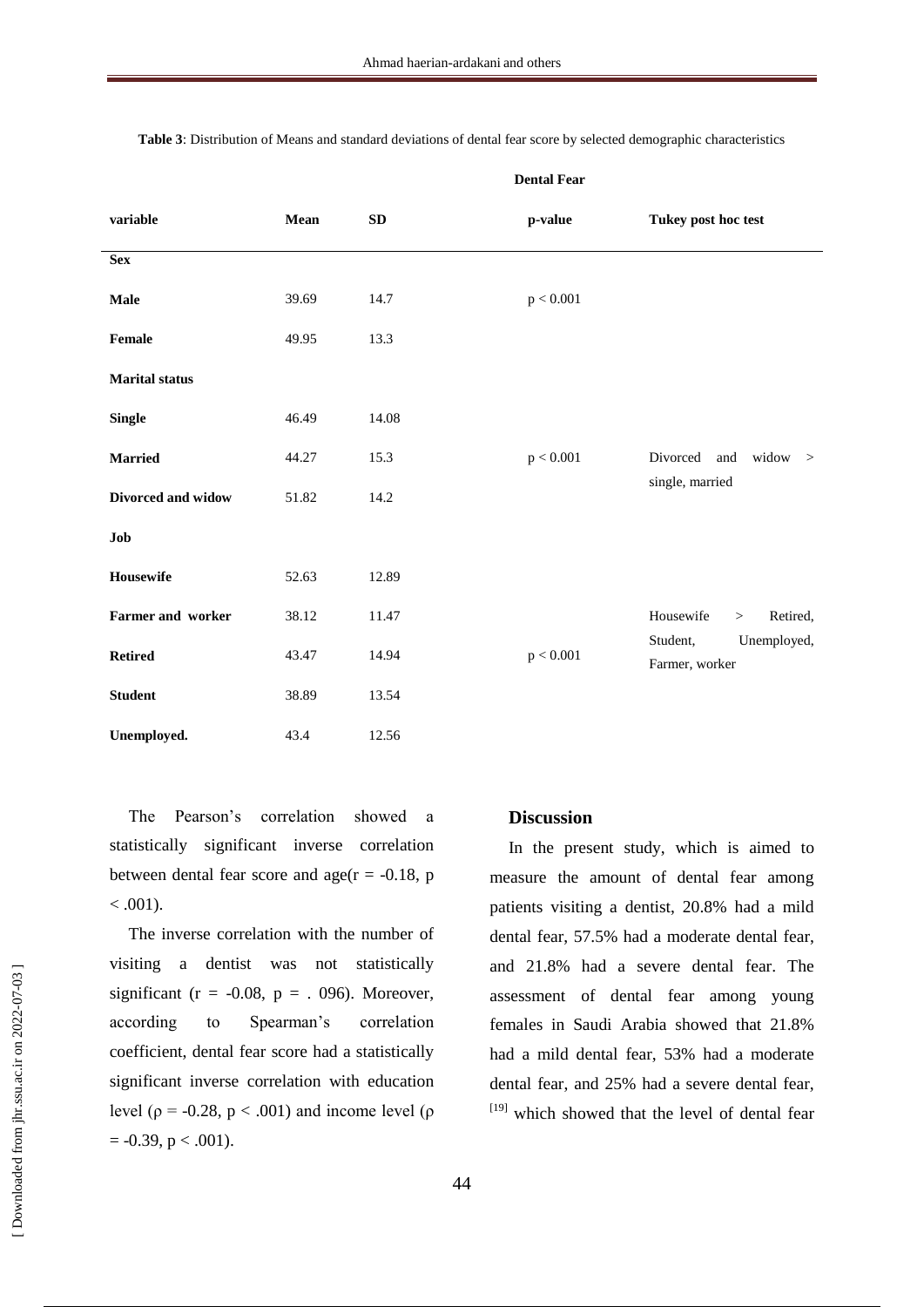was a bit higher among the current study's participants.

As far as we know, the most frequent signs and situations for dental fear was not reported in literature, but the present study revealed that drilling is the most important fearful situation and then needles comes at the second place. The results may be addressed in educational programs.

The results of this study also showed that the dental fear in females is more than males, which has also been reported in other studies. [24-27]

In this study, an statistically significant inverse correlation was observed between age and dental fear, which has been reported in other studies. For example, in a study by Kent<sup>[28]</sup>, it was reported that the elementary students have more dental fear than do the high school and college students. A study in Turkey also showed that the dental fear score decreased with the increase of age.  $[29]$  Thus, it is important to realize that as the age naturally increases, due to various life experiences and dealing with difficult life events, the tolerance rate increases and probably the pains and discomforts become more tolerable. [18, 30] According to the results of this study, the highest score of dental fear observed in divorced and widows, which is consistent with a study in Canada. [27]

In this study, as the number of visiting a dentist increased, the level of dental fear decreased but it was not statistically significant. A study in Australia showed a

linear relationship between visiting a dentist and the prevalence of dental fear. It has been reported that dental fear prevalence among people who have not visited a dentist over 10 years was 31%, while it was 14.2% among those people who have visited a dentist during the previous  $12$  months<sup>[31]</sup>. More researches in this area is recommended.

Based on the results of this study, there was an inverse significant correlation between income level and fear score, which is consistent with a study in Australia.  $[31]$  A study in Malaysia also showed as income increased, the prevalence of dental fear decreased.<sup>[32]</sup>

The results of the present study showed a statistically significant inverse correlation between education level and dental fear. In a study in Australia, the prevalence of dental fear among illiterate people was 15.2%, while in people with doctoral education it was 9%, and it was concluded that an inverse relationship existed between prevalence of dental fear and education level.  $[31]$  A study in Babol also reported statistically significant differences among university students in different semesters on the basis of dental fear.<sup>[33]</sup>

## **Conclusion**

The level of dental fear in Iran is not much more than the level of dental fear in other countries. Since dental fear level was higher among females, particularly housewives, and there was an inverse correlation with income level, education level, and age, these people must be specifically considered in designing educational programs.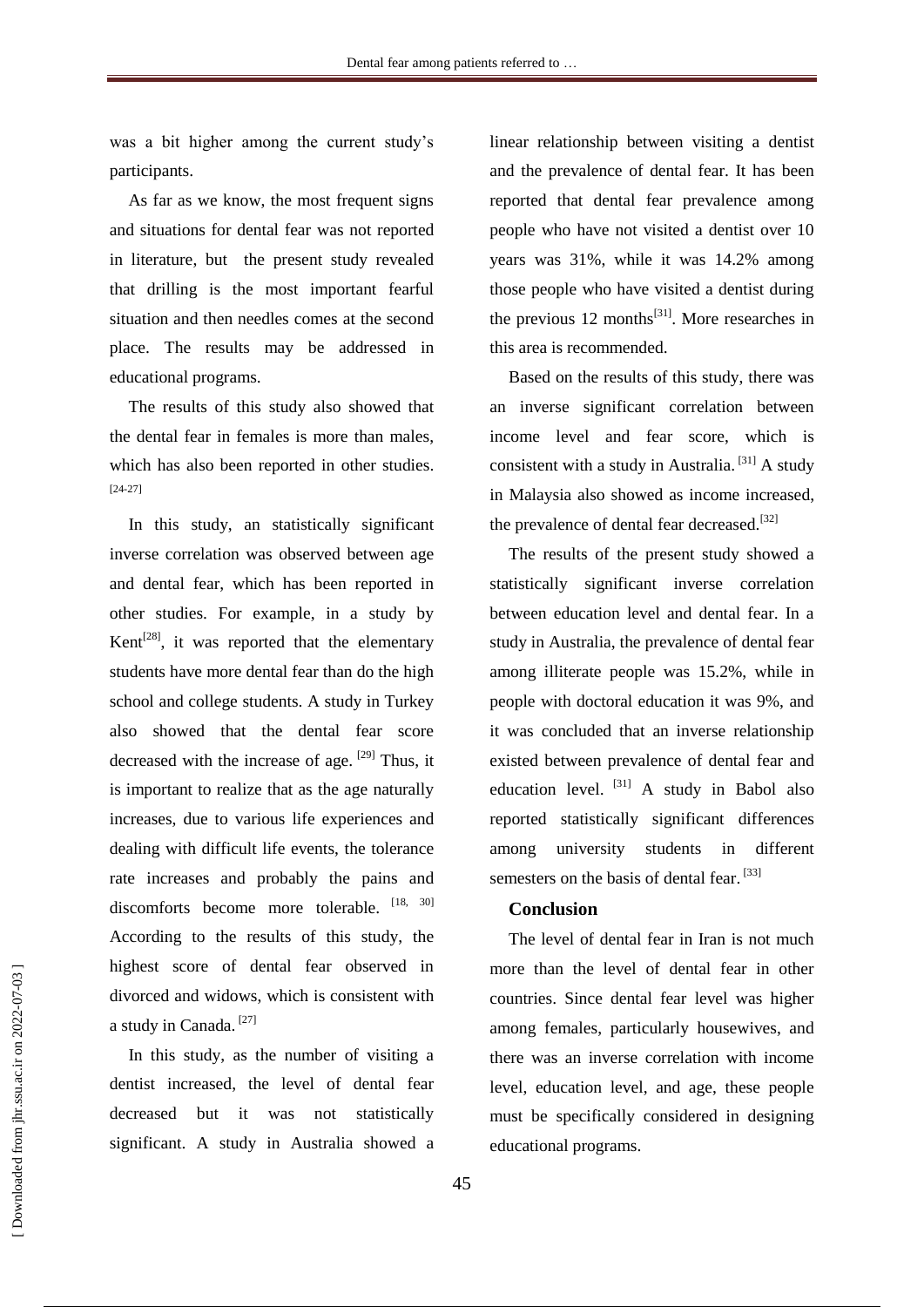The external validity of the study is delimited to patients visiting private clinics in Mashhad. Thus, it is recommended to replicate the study in other parts of the country as well as including patients from the public sector in an attempt to increase the generalizability of the results.

Clinical Significance: Younger females and those with lower education and income level should be considered in interventional and educational programs aimed at decreasing dental fear level. Dentists also should be aware that mentioned people have a higher level of dental fear and do their best efforts in order to lower their dental fear in treatment visits considering the situations of drilling and using needle as the most fearful situations.

## **Acknowledgement**

The authors would like to appreciate the study participants and also Shahid Sadoughi University of Medical Sciences, Yazd, Iran for its financial support.

#### **References**

- 1. Bracha HS, Vega EM, Vega CB. Posttraumatic dental-care anxiety (PTDA): Is dental phobia a misnomer?. Hawaii dental journal. 2006; 37(5): 9-17.
- 2. Doebling S, Rowe MM. Negative perceptions of dental stimuli and their effects on dental fear. JDH / American Dental Hygienists' A. 2000; 74(2): 110-6.
- 3. Gürsoy M, Pajukanta R, Sorsa T, et al. Clinical changes in periodontium during pregnancy and postpartum. J Clin Periodontol. 2008; 35(7):576-83.
- 4. Javadinejad S, Tahmourespour S, Ghasemi D, et al. The Relationship Between 6 to 8 year Oldchildren's dental fear and their parents' fear. Knowledge & Research in Applied Psychology. 2013;14(4):85-91
- 5. Saag M, Olak J. Impact of mothers' health attitudes on dental health of their children. EPMA Journal. 2014; 5(1): 111.
- 6. Maslak EE, Vlasova DS, Yanovskaya ML, et al. Factors Associated with Dental Fear in 12-35 Months Children Living in Krasnooktyabrski District of Volgograd–a pilot study. Revised Submission for Dental Biostat Special Issue of JDOCE. Journal of Dental, Oral and Craniofacial Epidemiology. 2013; 1(3):11-18.
- 7. Shim YS, Kim AH, An SY. Dental Fear and the associated Factors of some Middle School Students in Cheongju-City. The Journal of the Korea Contents Association. 2013; 13(9): 295-304.
- 8. Schuurs AH, Duivenvoorden HJ, Makkes PC, et al. Personality traits of patients suffering extreme dental anxiety. Community Dent Oral Epidemiol. 1998; 16(1):38-41.
- 9. Torriani DD, Ferro RL, Bonow MLM, et al. Dental Caries Is Associated with Dental Fear in Childhood: Findings from a Birth Cohort Study. Caries research. 2014; 48(4): 263-70.
- 10. Klinberg G, Sillén R, Noren JG. Machine learning methods applied on dental fear and behavior management problems in children. Acta Odontologica Scandinavica. 1999; 57(4):207-15.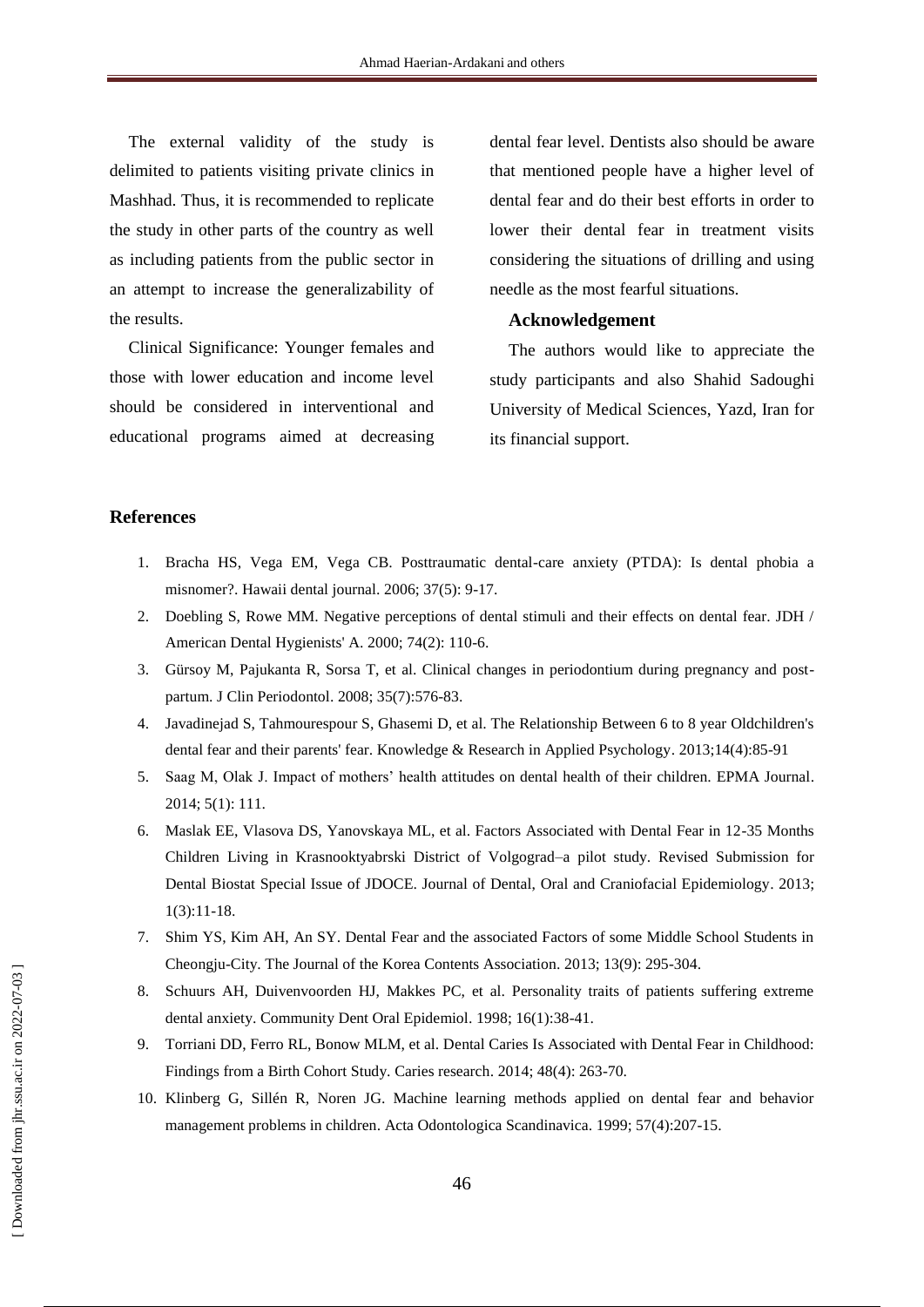- 11. Milgrom P, Vignehsa H, Weinstain P. Adolescent dental fear and control: prevalence and theoretical implications. Behav Res Ther. 1992; 30(4): 367-73.
- 12. Eli I, Uziel N, Bath R, et al. Antecedents of dental anxiety: learned responses versus personality traits. Community Dent Oral Epidemiol. 1997; 25(3): 233-7.
- 13. Ten Berge M, Veerkamp JS, Hoogstraten J, et al. Childhood dental fear in the Netherlands: prevalence and normative data. Community Dent Oral Epidemiol. 2002; 30(2): 101–7.
- 14. Schuller AA, Willumsen T, Holst D. Are there differences in oral health and oral health behavior between individuals with high and low dental fear? Community Dent Oral Epidemiol. 2003; 31(2):116- 21.
- 15. Dionne RA, Yagiela JA, Moore PA, et al. Comparing efficacy and safety of four intravenous sedation regimens in dental outpatients. J Am Dent Assoc. 2001; 132(6):740-51.
- 16. Frere CL, Crout R, Yorty J, et al. Effects of audiovisual distraction during dental prophylaxis. J Am Dent Assoc. 2001; 132(7):1031-8.
- 17. Ollendick TH, Yang B, King NJ, et al. Fears in American, Australian, Chinese, and Nigerian children and adolescents: a cross-cultural study. J Child Psychol Psychiatry. 1996; 37(2):213-20.
- 18. Tabrizizadeh M, Agham Alizadeh F. Assessment of the rate of fear in different dental situations in Yazd Dental School. Beheshti Univ Dent J. 2003; 21(4):464-73.
- 19. Akeel RF, Abduljabbar A. Dental anxiety among patients attending King Saud University, College of Dentistry. Saudi Dental Journal. 2000; 12(3): 124-8.
- 20. Al dosari AM. Dental Fear among Visitors of Primary Health Care Centers in Saudi Arabia. Tropical Dental Journal. 1996; 76:4-7.
- 21. Bedi R, Sutcliffe P, Donnan P, et al. Dental caries experience and prevalence of children afraid of dental treatment. Community Dent Oral Epidemiol. 1992; 20(6): 368–71.
- 22. Ofori MA, Adu-Ababio F, Nyako EA, et al. Prevalence of dental fear and anxiety amongst patients in selected dental clinics in Ghana. Health Education Journal. 2009; 68(2):130-9.
- 23. Kirkpatrick DR. Age, gender and patterns of common intense fears among adults. Behav Res Ther. 1984;22(2):141-50.
- 24. Peretz B, Efrat J. Dental anxiety among young adolescent patients in Israel. Inter J Paediat Dent. 2000;10(2):126-32.
- 25. Raciene R. Prevalence of Dental Fear Among Vilnius Pupils Aged 12 to 15 Years. Determining Factors. Baltic Dent Maxillofac J 2003; 5(2):52-6.
- 26. Rãducanu AM, Feraru V, Herteliu C, et al. Assessment of The Prevalence of Dental Fear and its Causes Among Children and Adolescents Attending a Department of Paediatric Dentistry in Bucharest. OHDMBSC. 2009; 8(1):45-8.
- 27. Locker [D, Liddell A, Burman D](http://www3.interscience.wiley.com/journal/119354230/abstract?CRETRY=1&SRETRY=0#c1). Dental fear and anxiety in an older adult population. Community Dent Oral Epidemiol. 200[6; 19\(](http://www3.interscience.wiley.com/journal/119354224/issue)2):120-4.
- 28. Kent G, Croucherd R. Achieving oral health: The social content of dental care. 3rd Ed. Oxford: Wright Co. 2001; 83-106.